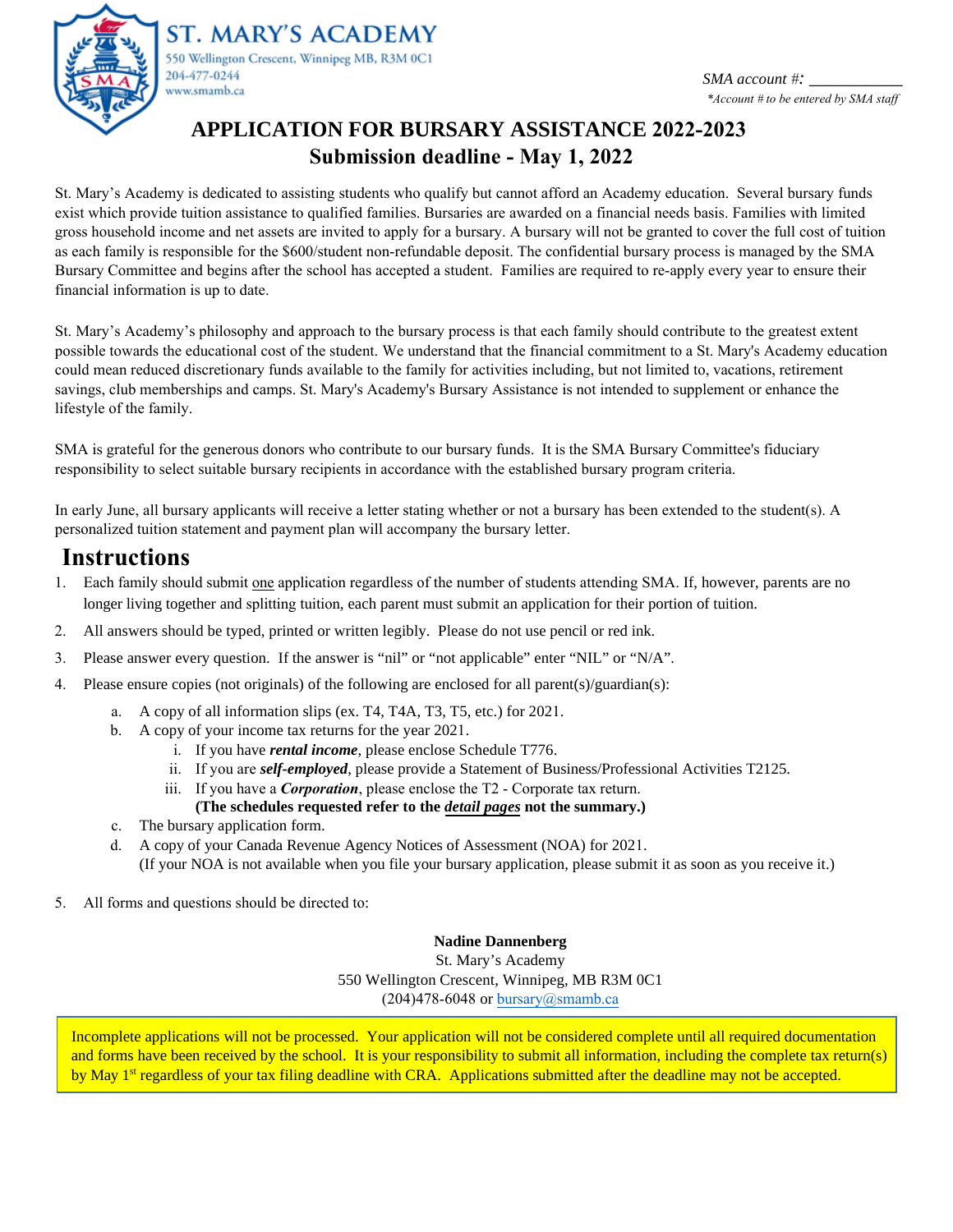## **1. Identification**

| Name                                         |                                                                   |                         |                    |
|----------------------------------------------|-------------------------------------------------------------------|-------------------------|--------------------|
|                                              | <b>Last Name</b>                                                  | First                   |                    |
| <b>Address</b>                               |                                                                   |                         |                    |
|                                              | <b>Street</b>                                                     | City, Province          | Postal Code        |
| Lives with                                   |                                                                   | Grade in September 2022 |                    |
| Second Daughter - attending SMA in 2022-2023 |                                                                   |                         |                    |
| Name                                         |                                                                   |                         |                    |
|                                              | <b>Last Name</b>                                                  | First                   |                    |
| <b>Address</b>                               |                                                                   |                         |                    |
| (if different from $1st$ student)            | <b>Street</b>                                                     | City, Province          | Postal Code        |
| Lives with                                   | <u> 1989 - Johann Barbara, martin da kasar Amerikaan kasar da</u> | Grade in September 2022 |                    |
| Third Daughter - attending SMA in 2022-2023  |                                                                   |                         |                    |
| Name                                         |                                                                   |                         |                    |
|                                              | Last Name                                                         | First                   |                    |
| <b>Address</b>                               |                                                                   |                         |                    |
| (if different from $1st$ student)            | <b>Street</b>                                                     | City, Province          | <b>Postal Code</b> |
| Lives with                                   |                                                                   | Grade in September 2022 |                    |

## **2. Parental/Guardian Identification**

|                         |                                  | Mother/Guardian 1 |                              | <b>Father/Guardian 2</b> |
|-------------------------|----------------------------------|-------------------|------------------------------|--------------------------|
| Name                    | <b>Last Name</b>                 | First             | Last Name                    | First                    |
|                         |                                  |                   |                              |                          |
| Relationship to Student |                                  |                   |                              |                          |
| Occupation/Employer     |                                  |                   |                              |                          |
| <b>Address</b>          |                                  | Same as above     |                              | Same as above            |
|                         | If different from student( $s$ ) |                   | If different from student(s) |                          |
| <b>Street</b>           |                                  |                   |                              |                          |
| City                    |                                  |                   |                              |                          |
| Postal Code             |                                  |                   |                              |                          |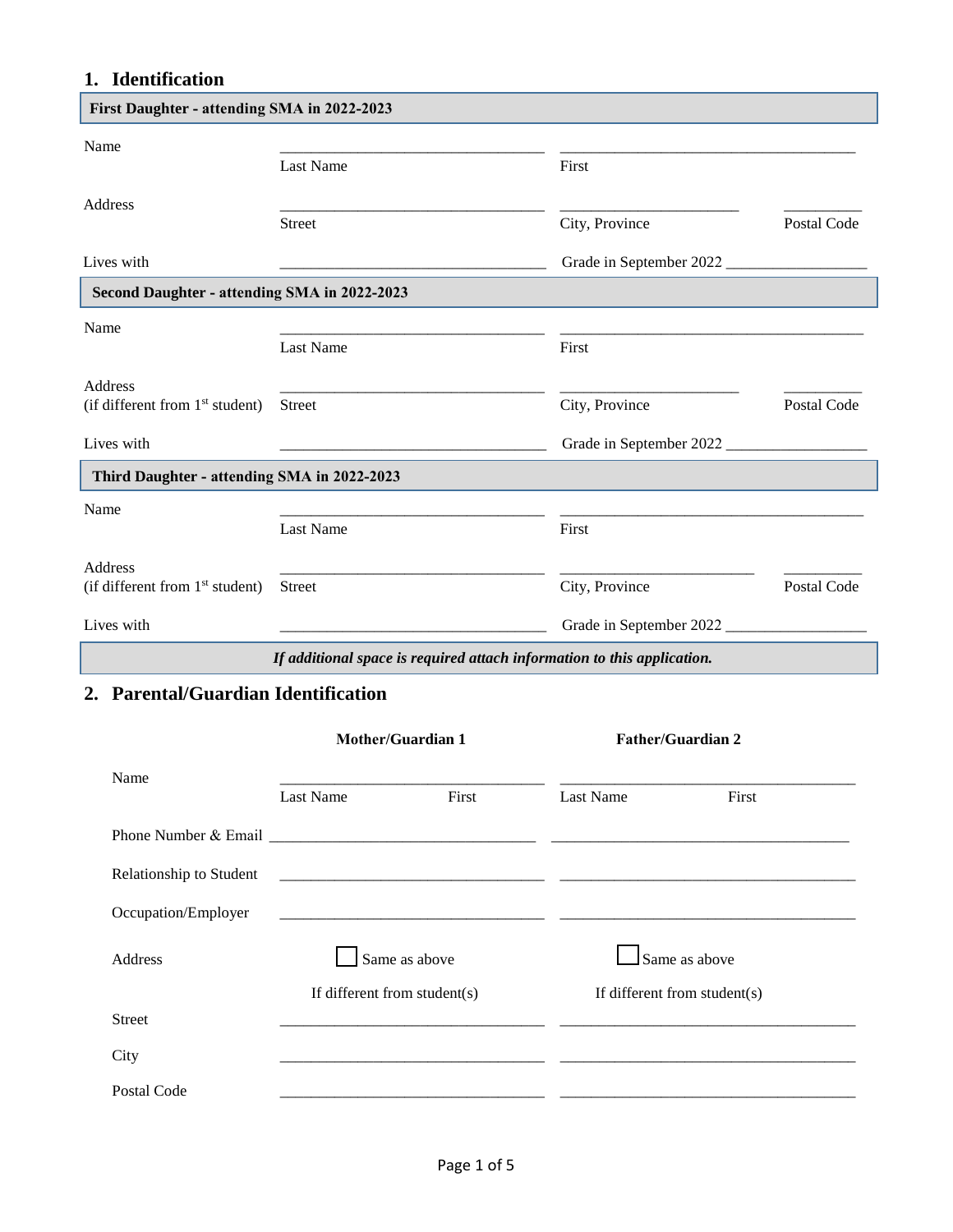### **3. Children**

List all children, not including the applicant(s), who are residing in your home and will receive support from you in the upcoming school year.

| <b>Name</b> | Age | Disabled? | <b>School</b> | <b>Grade/Year</b> | <b>Tuition</b>     |
|-------------|-----|-----------|---------------|-------------------|--------------------|
|             |     |           |               |                   | $\mathbf{\varphi}$ |
|             |     |           |               |                   | Φ                  |
|             |     |           |               |                   | ◡                  |
|             |     |           |               |                   | Φ                  |
|             |     |           |               |                   | Φ                  |

## **4. Income As Reported on Income Tax Return**

|                                     | <b>Mother/Guardian 1</b><br>2021 Actual | <b>Mother/Guardian 1</b><br>2022 Estimate | <b>Father/Guardian 2</b><br>2021 Actual | <b>Father/Guardian 2</b><br>2022 Estimate |
|-------------------------------------|-----------------------------------------|-------------------------------------------|-----------------------------------------|-------------------------------------------|
| Total Income (line 150)             |                                         |                                           |                                         |                                           |
| Net Income (line 236)               |                                         |                                           |                                         |                                           |
| Taxable Income (line 260)           |                                         |                                           |                                         |                                           |
| Tax Payable (line 435)              |                                         |                                           |                                         |                                           |
| Taxable Dividends<br>(line 120)     |                                         |                                           |                                         |                                           |
| <b>Actual Dividends</b>             |                                         |                                           |                                         |                                           |
| Taxable Capital Gains<br>(line 127) |                                         |                                           |                                         |                                           |
| <b>Actual Capital Gains</b>         |                                         |                                           |                                         |                                           |

## **5. Explanation of any significant differences between 2021 actual amounts and 2022 estimates.**

## **6. Other Non-Taxable Income**

|                                                    | Amount        | <b>Frequency</b> | <b>Source</b> |
|----------------------------------------------------|---------------|------------------|---------------|
| <b>GST</b> Credit                                  | \$            |                  |               |
| Canada Child Benefit                               | \$            |                  |               |
| Manitoba Child Benefit                             |               |                  |               |
| Gifts                                              | $\mathbb{S}$  |                  |               |
| <b>Settlements</b>                                 |               |                  |               |
| Long Term Disability/Disability Pension            | $\sim$ $\sim$ |                  |               |
| Child Support                                      | \$            |                  |               |
| Scholarship/Grants<br>(do not include SMA bursary) | $\mathbb{S}$  |                  |               |
| Other income not specified                         | \$            |                  |               |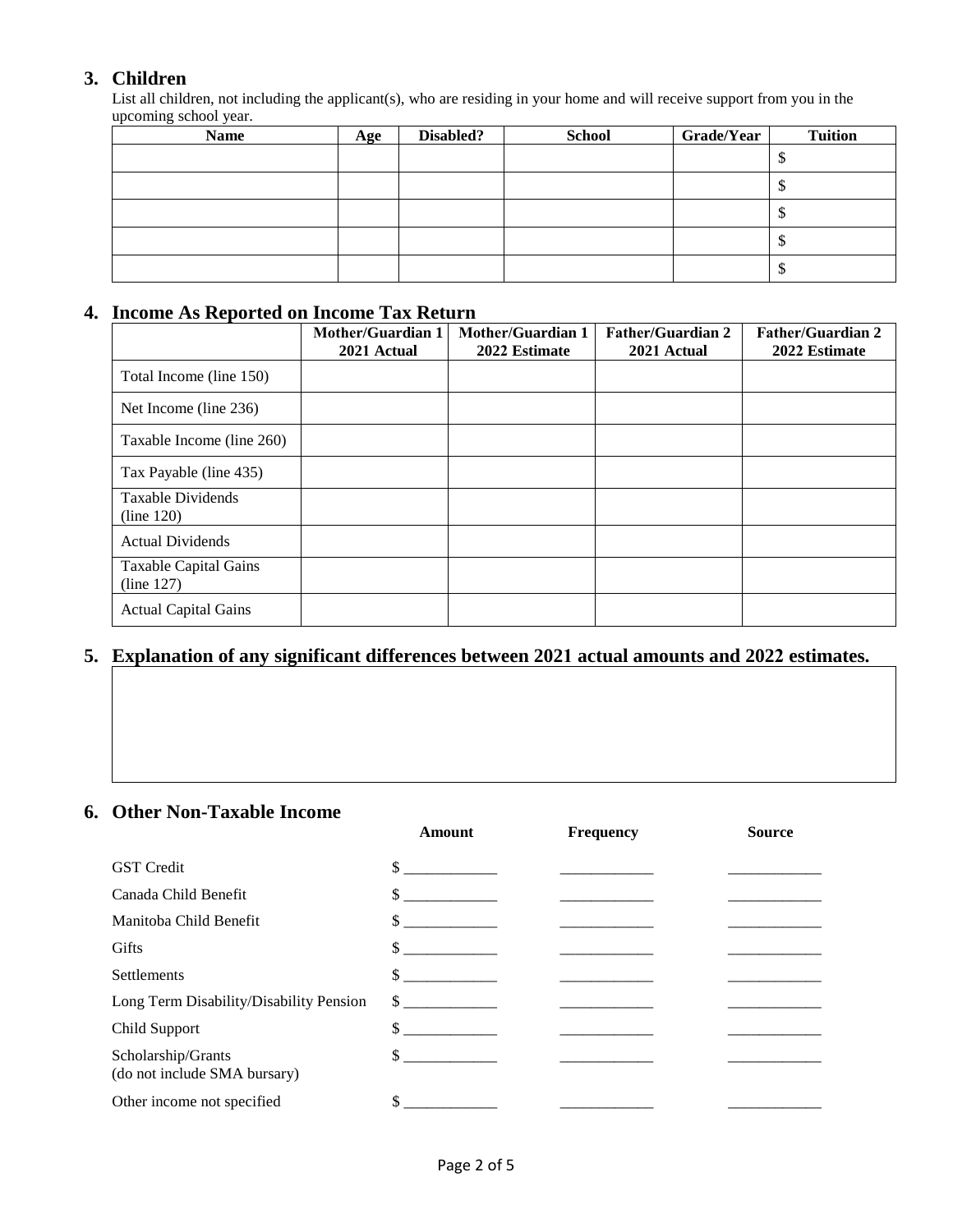## **7. Other Financial Information**

| If someone else resides with you or contributes towards expenses, how much do they contribute? \$ |  |
|---------------------------------------------------------------------------------------------------|--|
| Trust funds of which any of the family are beneficiaries.                                         |  |
| $ $ $Y$ es $ $<br>N <sub>0</sub><br>Is there a restriction on the use of the trust fund?          |  |
| Athletic/Extra-curricular fees paid in 2021                                                       |  |
| Amount in Registered Educational Savings Plans (RESP)                                             |  |
| Contributed by:                                                                                   |  |

### **8. Personal Assets** \*If asset is joint, please include the total value in "Joint or Mother/Guardian 1" column

| <b>Assets</b>                       | <b>Joint or Mother/Guardian 1</b> | <b>Father/Guardian 2</b> |
|-------------------------------------|-----------------------------------|--------------------------|
| Home - owned (Assessed Value)       | \$                                | \$                       |
| Date of Purchase                    |                                   |                          |
| Cottage                             | \$                                | \$                       |
| Other Real Estate                   | \$                                | \$                       |
| Bank Accounts & Cash                | \$                                | \$                       |
| <b>RRSP</b>                         | \$                                | \$                       |
| Mutual Funds (other than RRSP)      | \$                                | \$                       |
| Tax Free Savings Accounts           | \$                                | \$                       |
| Term Deposits                       | \$                                | \$                       |
| Savings Certificates/Treasury Bills | \$                                | \$                       |
| <b>GICs</b>                         | \$                                | \$                       |
| Shares/Stocks                       | \$                                | \$                       |
| <b>Bonds</b>                        | \$                                | \$                       |
| Other Assets Not Specified          | \$                                | \$                       |
| <b>TOTAL</b>                        | \$                                | \$                       |

#### **Vehicles, Boats, Recreational Vehicles, Trailers – Owned/Leased**

| Make / Model | <b>Vehicle Year</b> | Date<br><b>Purchased/Leased</b> | <b>Monthly payment</b><br>(if applicable) |
|--------------|---------------------|---------------------------------|-------------------------------------------|
|              |                     |                                 |                                           |
|              |                     |                                 |                                           |
|              |                     |                                 |                                           |
|              |                     |                                 |                                           |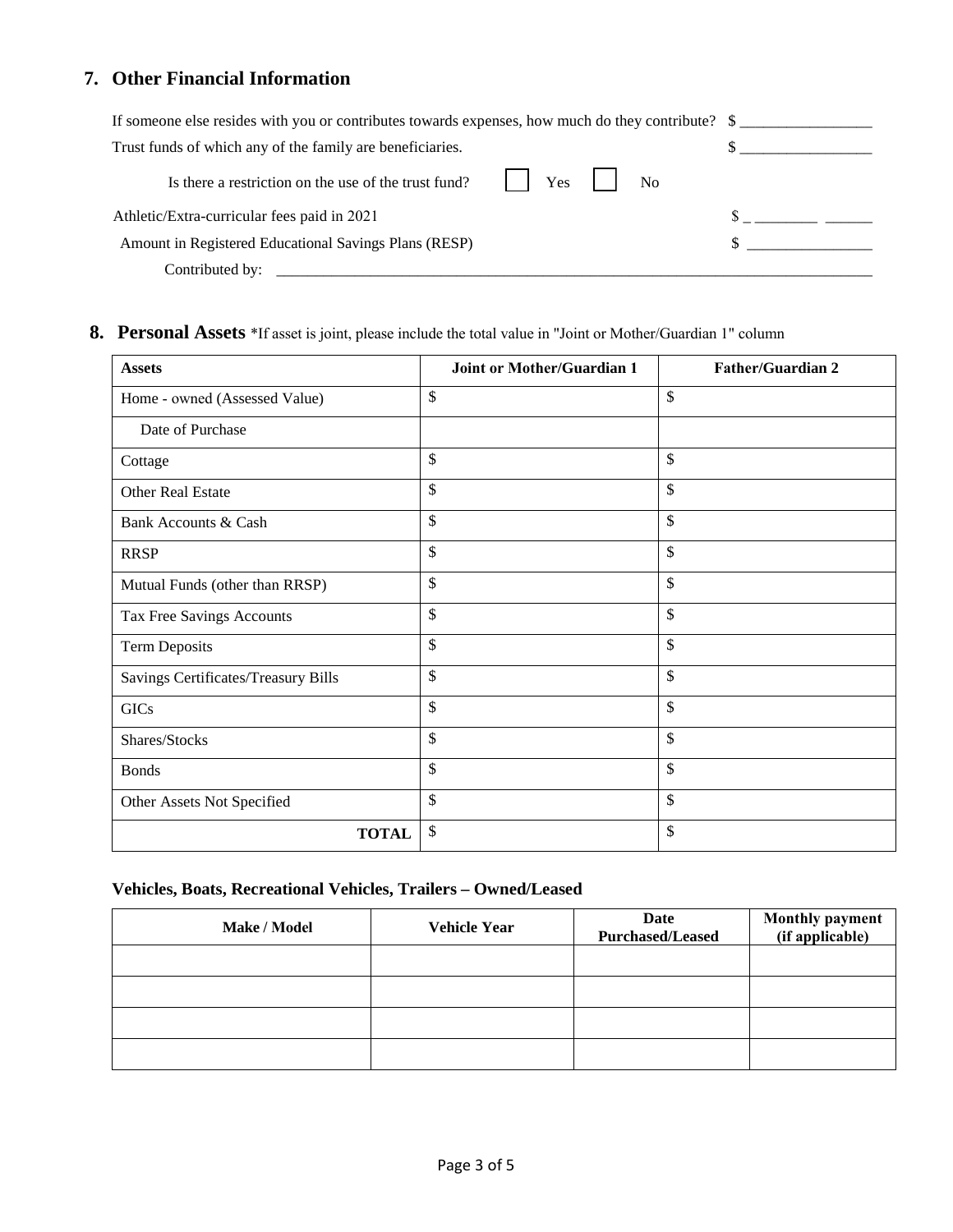|                          |                           | <b>Joint or Mother/Guardian 1</b> |                           | <b>Father/Guardian 2</b> |
|--------------------------|---------------------------|-----------------------------------|---------------------------|--------------------------|
|                          | <b>Amount Outstanding</b> | <b>Monthly Payments</b>           | <b>Amount Outstanding</b> | <b>Monthly Payments</b>  |
| Mortgage                 | \$                        | \$                                | \$                        | \$                       |
| Rent                     | \$                        | \$                                | \$                        | \$                       |
| <b>Bank Loans</b>        | \$                        | \$                                | \$                        | \$                       |
| Overdrafts               | \$                        | \$                                | \$                        | \$                       |
| Line of Credit           | \$                        | \$                                | \$                        | \$                       |
| Credit Cards             | \$                        | \$                                | \$                        | \$                       |
| <b>Finance Companies</b> | \$                        | \$                                | \$                        | \$                       |
| Other (specify)          | \$                        | \$                                | \$                        | \$                       |
|                          | \$                        | \$                                | \$                        | \$                       |
|                          | \$                        | \$                                | \$                        | \$                       |
| <b>TOTAL</b>             | \$                        | \$                                | \$                        | \$                       |

**9. Personal Liabilities** \*If liability is joint, please include the total value in "Joint or Mother/Guardian 1" column

### **10. Who will be paying tuition and in what amount or portion? (Total 2022-2023 tuition = \$8,150)**

|  | Amount or % of Tuition |  |      |
|--|------------------------|--|------|
|  |                        |  | $\%$ |
|  |                        |  | $\%$ |

**11. Explanation of any unusual expenses or special financial commitments or further information pertinent to this application.**